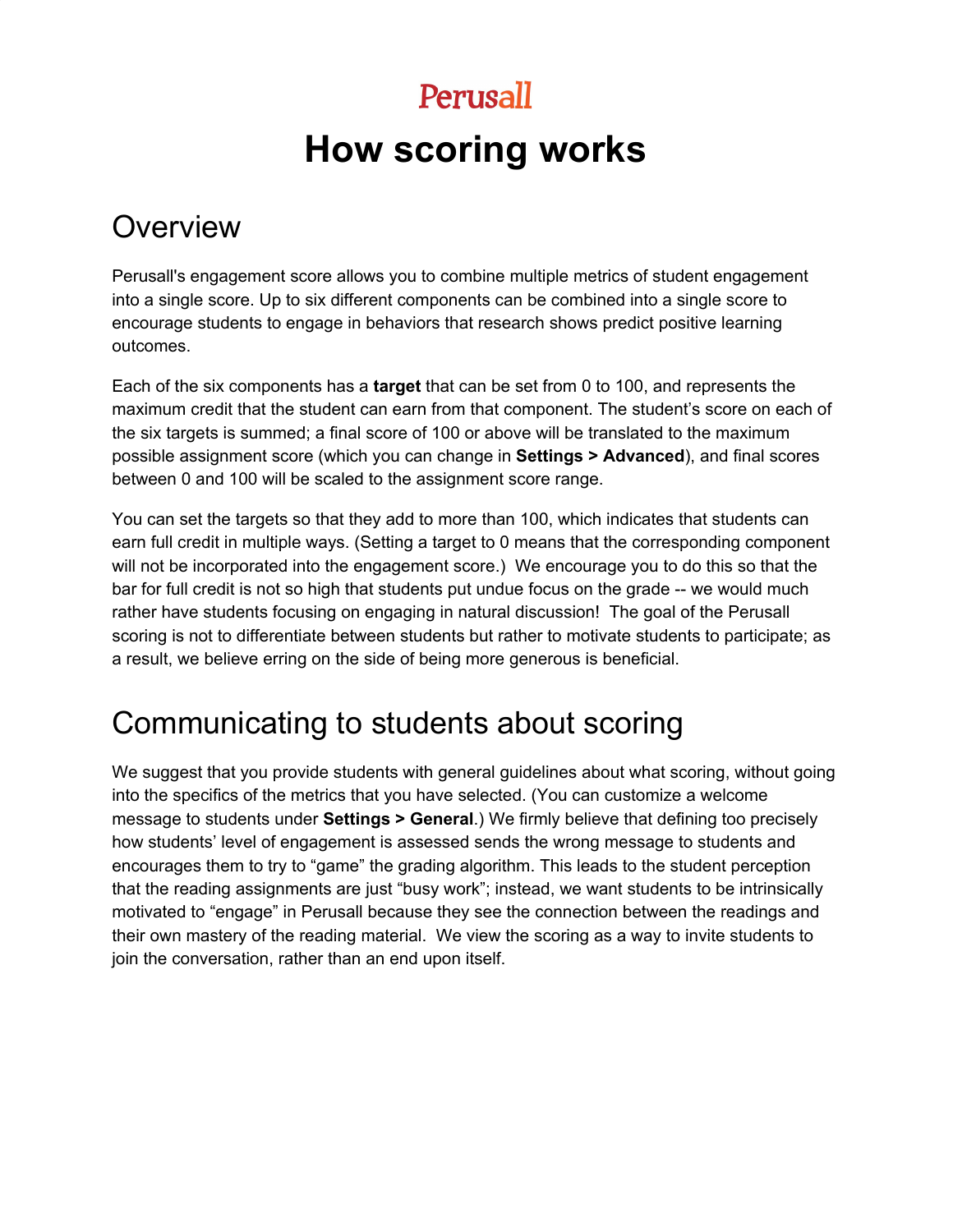## Releasing scores

Each assignment is graded automatically as students are working. Scores for each assignment will show up in your gradebook, but will not appear to students until you have released the scores. You can release scores in three ways:

- **● Manually**, from the gradebook, after you have reviewed the scores for that assignment.
- **● Automatically, after the assignment deadline has passed**, so you do not need to manually release scores after each assignment.
- **● Automatically, as students are working**. We generally recommend against this option, as it may lead to students attempting to "game" the system rather than participate fully in the discussions.

## Scoring components

### Annotation quality component

Each comment or question in Perusall is automatically scored by the system and rated as below expectations, meets expectations, or exceeds expectations. In your course settings, you decide how many points each of these categories should be worth (by default 0, 1, and 2 points, respectively).

You can also set the following parameters in your course settings:

- How many comments/questions by each student will be taken into account when computing their grade for the assignment (by default, 7). Perusall will score all of the students' comments and questions and use only the average score of their top-scoring annotations when computing their score.
- The maximum penalty for failing to evenly distribute annotations evenly throughout the chapter (by default, 10%).
- The final score scale (by default, 0-3). Students' final scores for each assignment are rescaled to this scale and then rounded to the nearest integer.

If you set a **post-deadline reply window** in your scoring settings, students can respond to existing comments or questions for full credit for a certain amount of time after the deadline. (This is to encourage students to respond to each other's questions and comments even when the initial question or comment is made close to the deadline.) However, note that students cannot earn more credit after the deadline by entering responses than they have already earned from their work before the deadline. (This check exists to prevent students from simply starting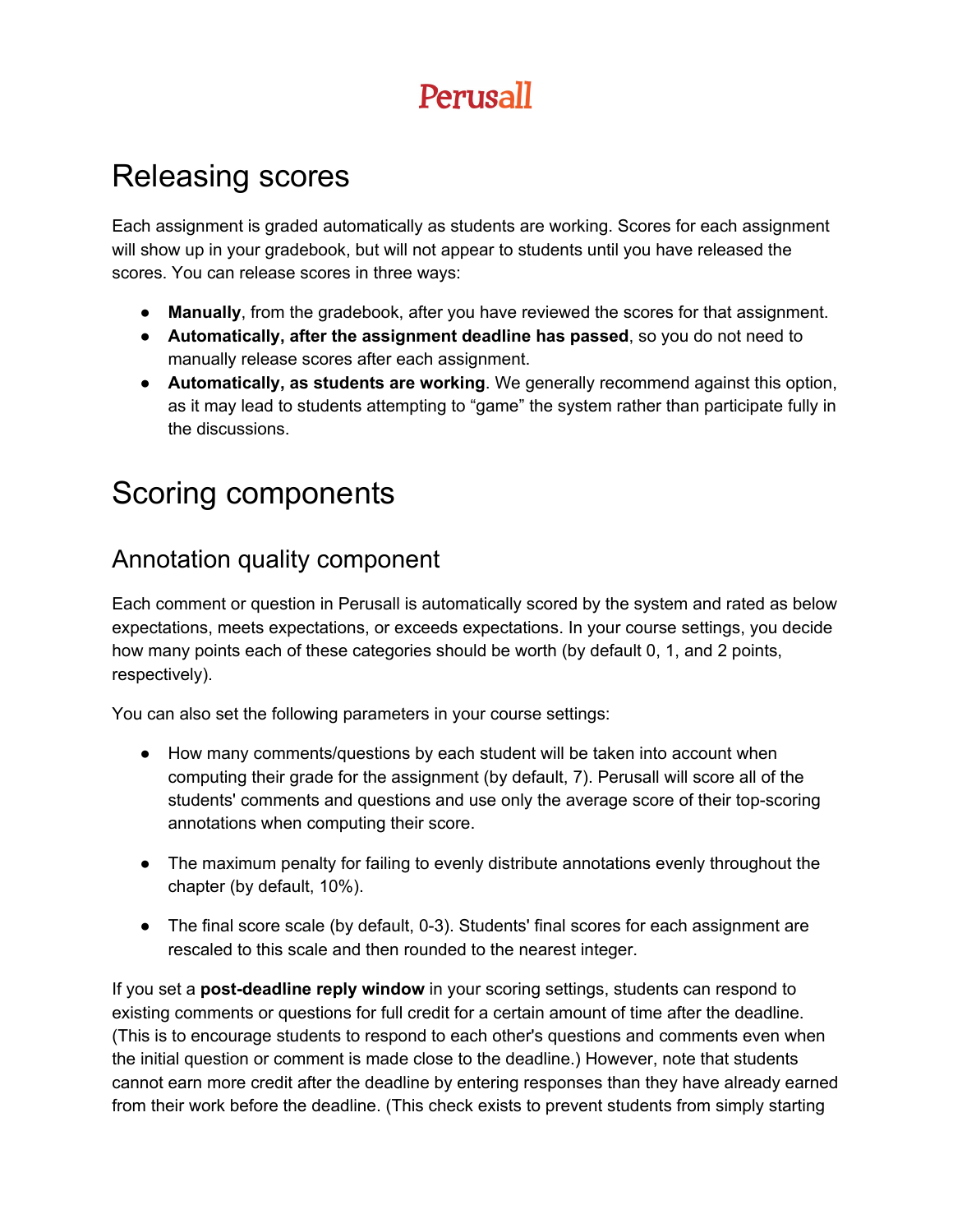the assignment after the deadline and earning full credit by simply responding to other students' questions or comments.)

If you set a **late annotation period** in your scoring settings, Perusall will automatically award partial credit for annotations made after the deadline based on when the comment was made. For example, comments made three-quarters through the late annotation period will receive 25% of the credit they would have received if made on time.

If you set both a late annotation period and a post-deadline reply window, they will "stack"; in other words, the initial late annotation period applies to new responses, and then there will be a second late annotation period for replies that occurs after the post-deadline reply window.

### Opening assignment component

To encourage students to chunk their work into multiple sessions (rather than just do all of their reading and commenting in a single sesion), you can give students credit for opening the assignment multiple times. The **opening assignment increment** setting indicates what fraction of the target is earned for each time the student opens the assignment.

#### Reading component

To encourage students to read to the end of the assignment, students will earn a pro-rated percentage of the reading target based on what percentage of the pages or sections they open. (If you assign a single page or a single section of a reflowable book, the student would earn full credit for this component automatically.)

### Active reading time component

To encourage students to devote time to reading, you can give students credit for each minute spent actively reading (i.e., not counting time when Perusall is open but they are not actively interacting with the browser). The **active reading increment** setting indicates what fraction of the target is earned for each minute spent actively reading.

### Getting responses component

To encourage students to pose thoughtful questions and comments that generate good discussion, you can give students credit for the replies that you and other students post on their comments. The **getting responses increment** setting indicates what fraction of the target is earned for each reply posted on their comments.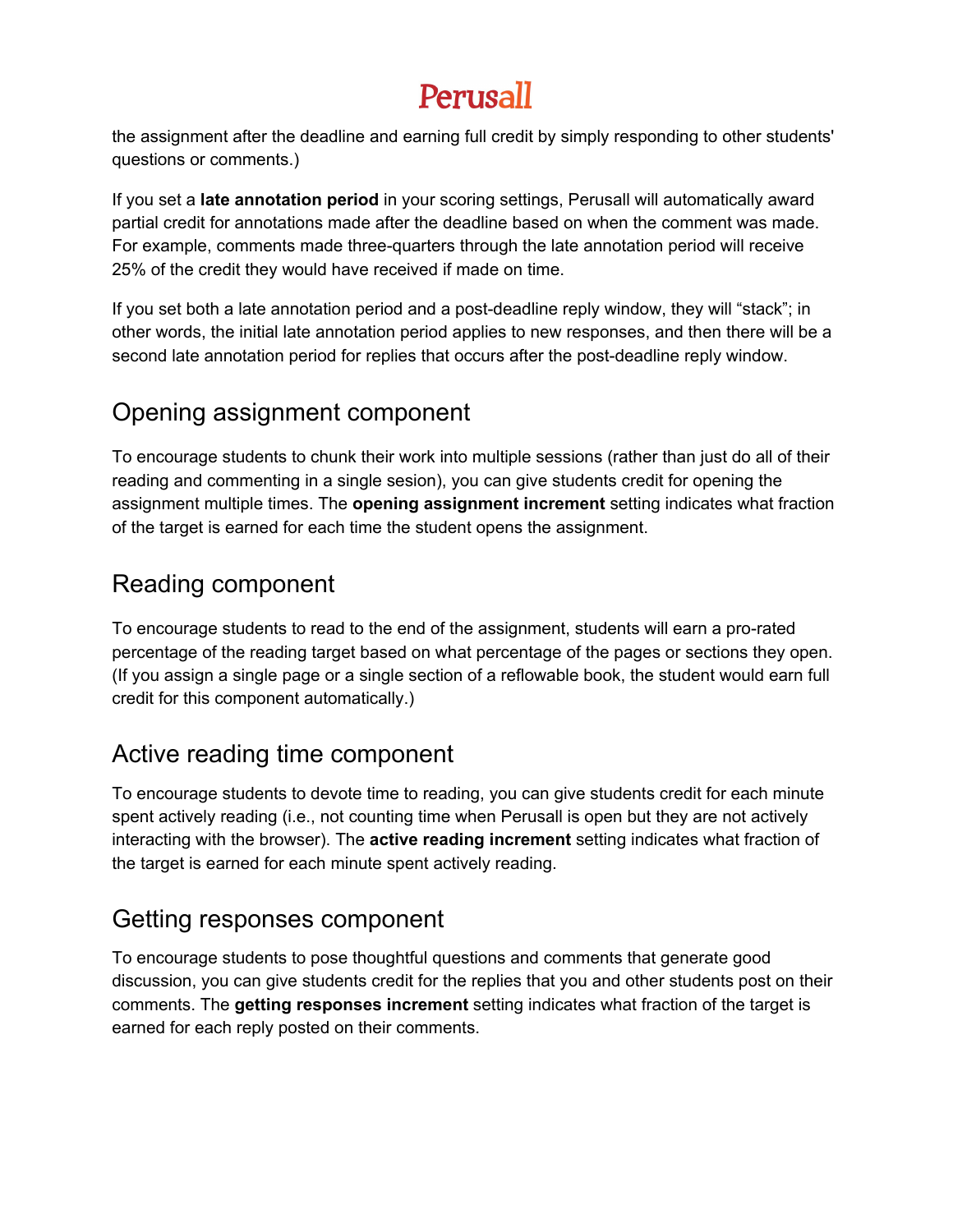### Upvoting component

To encourage students to "upvote" each other's questions and comments (i.e., click the question mark to indicate "I have the same question," or click the green checkmark to indicate "this answer helped my understanding"), you can give students credit when they upvote others' annotations, as well as when they write good questions or comments that are upvoted by others. The **receiving upvotes increment** setting indicates what fraction of the target is earned when someone else upvotes the student's comment, and the **upvoting increment** setting indicates what fraction of the target is earned when the student upvotes another student's question or comment.

# Example

Below is an example of how a particular assignment might be scored, based on the targets noted below. Note that the target values add up to more than 100%, which just means that the student can earn full credit in multiple ways.

### Annotation quality component (target 60%)

Suppose a particular assignment requires 4 annotations for full credit, and a student submits 5 comments, with scores of 0, 0, 1, 2, and 2. Perusall will consider only the 4 best annotations, so only the scores 0, 1, 2, and 2 will be used for computing the score. The average quality score is  $(0 + 1 + 2 + 2) / 4 = 1.25$ .

Now the distribution penalty is applied. Suppose that the student's distribution score was 4/5, and the maximum possible distribution penalty is 10% (the Perusall default). This means that the average quality score of 1.25 will be reduced by 1.25  $*(1 - 4/5) * (10\%) = 0.025$ , to 1.225, out of a maximum of 2.

Since the target is 60, the student's score on the annotation quality component is (1.225 / 2) \* 60 = **36.75**.

### Opening assignment component (target 20%)

Suppose the opening assignment increment is 5%, and the student has opened the assignment 3 times. This means that the student's score on the opening assignment component is (3 \* 5%)  $*$  20 = **3**.